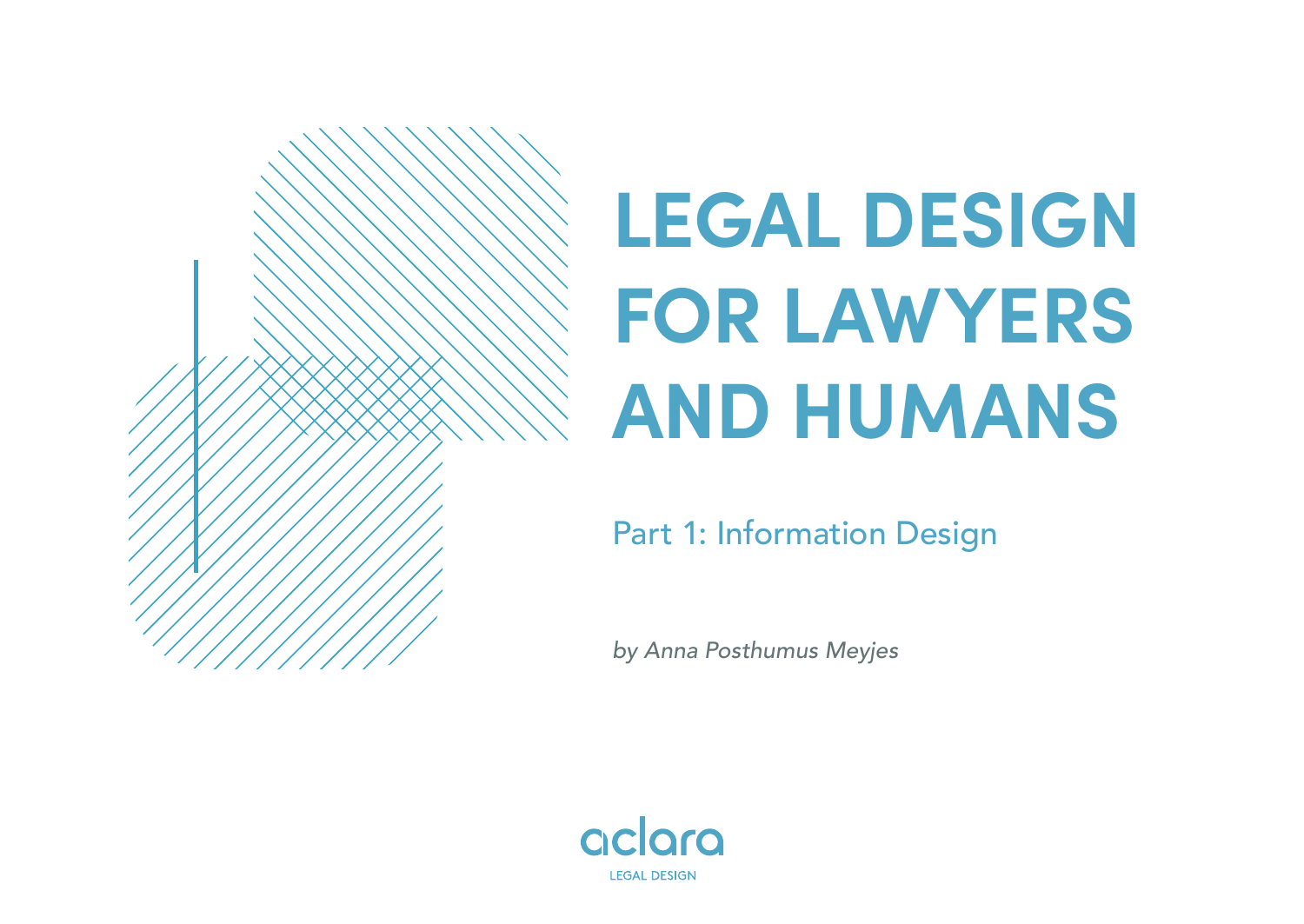#### **WAIT – WHAT?**

Legal design is a new discipline that combines legal expertise, information design and design thinking.

Lawyers new to legal design are introduced to a user-oriented approach with new working methods and visual communication. Spoiler alert: legal services must innovate. They need to be more accessible, less expensive, multidisciplinary, more efficient and agile if they are to keep pace with the market's changing needs.

The creative and solution-oriented approach of legal design offers possibilities for aligning the legal services with the current needs of clients.

Information design, which is the visual side of legal design, is in line with the need to communicate legal substance in a more accessible and understandable manner.

This paper is the first of a series and focuses on information design. Part 2 will focus on



design thinking. And there may be more to come. Together, these papers will provide an introduction to legal design and explain how it can be used by commercial providers of legal services, such as attorneys and inhouse counsel. Many of the aspects described also apply to other legal professions or organizations.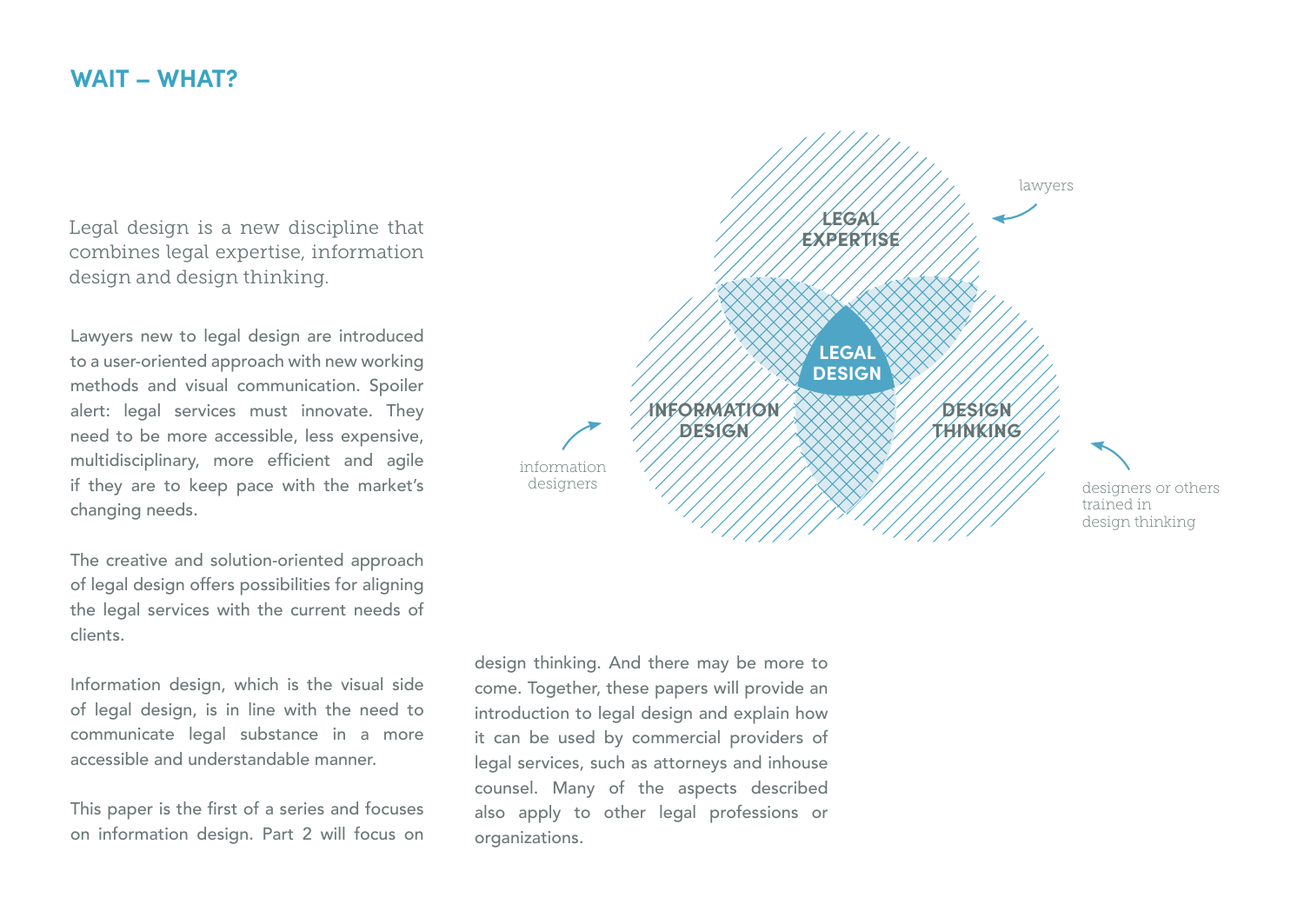## **1. LEGAL DESIGN: A NEW WAY OF WORKING**

Some people think legal design is being hyped. Others have never heard of it. What is legal design, exactly?

Not being a fan of terminology, I don't want to be dogmatic about it. This is why I have used the above graphic illustration to show that legal design is the area in which legal expertise, information design and design thinking converge.

The premise of legal design is focusing on the needs of the person or user – referred to as 'human centered design' or 'user centered design' in design jargon. Leading is the aspect of 'human centered': what does the user of the service or product need? This is determined by assessing actual needs, latent and otherwise.

'Human centered' will sound peculiar to non-designers: aren't we all 'human'? There are nevertheless many legal products and services that are not oriented towards actual, underlying human needs.

In practice, lawyers will often work within their legal cocoon: based on sound expertise, jargon and regularly outdated habits, having been taught by experienced colleagues. Often with the feeling that their work is so complicated that it cannot be made accessible to others. That is how I was taught, and nothing seemed wrong with that.

But we can do better, and the times make it necessary for us to do more.

#### For whom, exactly, is your service?

Let's take a contract. Contracts are often documents made by lawyers, for lawyers. How contracts are drawn up is based on what lawyers believe must be included in a contract, inspired by the law, case law, and habit.

The result is usually legalese that is difficult to read, with overly correct phrasing. The average user of a contract – the parties to it, for example – often find it difficult to understand the contract.

There are many legal products and services that are not oriented towards actual, underlying human needs.

A business deal is translated in a contract into unrecognisable phrases, and terminology makes it difficult to discern the mutual obligations. At the very least, this leads to a lot of additional costs as a result of the time involved in contract negotiations, dotting i's, and crossing t's. And possible misunderstandings and even conflicts.

What happens when the needs of these users are assessed from a truly human centered perspective? What would a contract say and what would it look like from that perspective?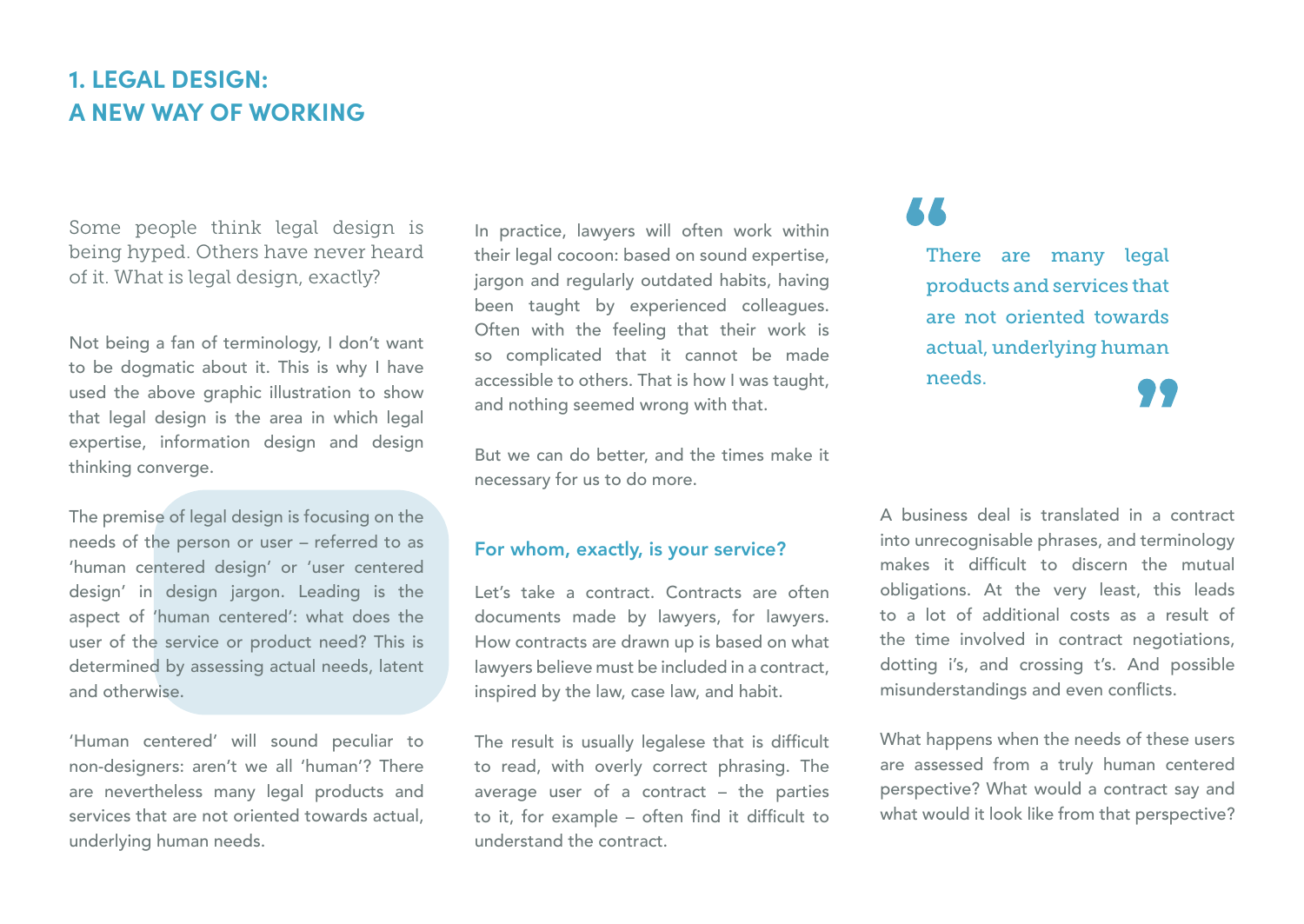#### The legal design mindset

Legal design requires lawyers to change their approach. Central in legal design are empathy, user centricity, multidisciplinary cooperation, experimentation and curiosity and open attitude.

Focusing on the user's needs means actually putting yourself in their shoes, feeling their needs and experience – in other words: empathy.

A more exploratory approach means that problems are investigated more precisely, not based on assumptions in search of solutions. More visual attention provides improved insight and understanding.

Involving people from other disciplines, such as designers, provides a new perspective and results in questions that lawyers themselves would not ask, or are no longer asking. The perspective of an outsider – someone who questions the how and why and contributes their own expertise – can help to improve



legal products and services. However, this development process or innovation needs room to experiment, to test and fine-tune.

Because lawyers tend to avoid risks and always consider precedents, an experimental approach will not sit easy. It requires lawyers to leave their comfort zone: not to start by advising or drawing up documents, as they were taught, but to first take a more in-depth inventory of the user's needs, and then to adapt the substance and form accordingly.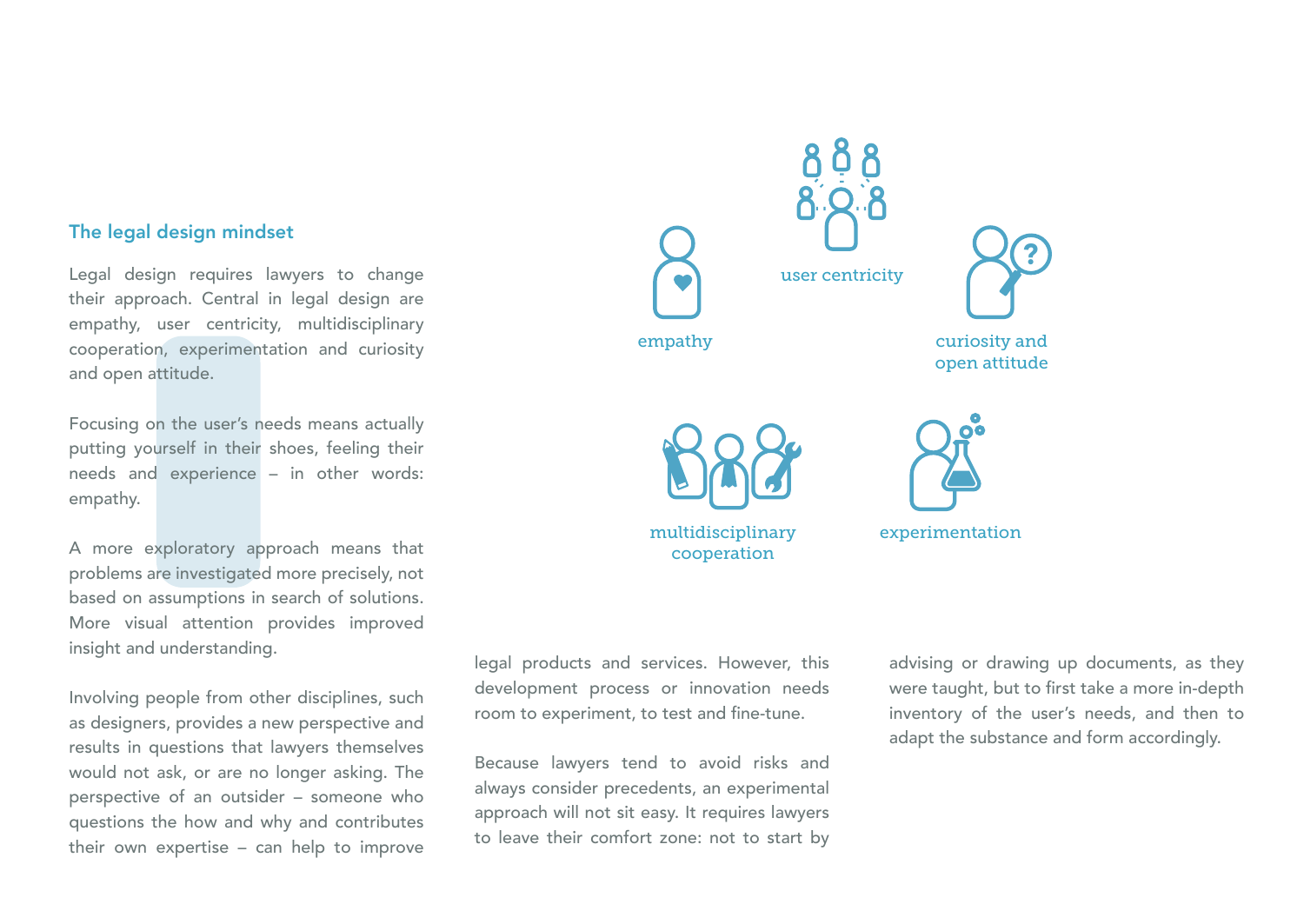### **2.1 WHAT ARE INFORMATION DESIGN AND VISUALIZATION?**

#### Information design for more effective communication

Information design means designing information, usually by means of a combination of images, text and numbers. Many are familiar with information design in the form of infographics – information that has been structured and made visually accessible – but there are various other forms of information design.

The objective of information design is communication: to inform, to provide insight or to convince. Central focus is placed on the user: for whom is the information intended, and what 'story' needs to be told? The information designer – a specialized graphic designer – analyses the user, the information and the story, on the basis of which visualizations are designed. Information design is not adding an image or prettifying

things: it is about effective communication.

Information design as a component of legal design is directed at improving the communication of legal information, the objectives being a more accessible system of law with government information, for example; and of improving the legal services provided, such as during proceedings, or legal products, such as contracts.

Poor communication leads to distorted relationships, missed opportunities and even mistakes. The use of visuals improves communication and contributes to improving the services provided.

I use the more general term 'visualization' for information that has been made visual by non-designers, for example a lawyer who has sketched a situation or made a graph. Visualization can be considered a tool that everyone can use or learn: we all have visual skills.

*There is a difference between data, information and knowledge. Data means a quantity of information that has not been organized or made accessible. Information is data that have been organized, adding an informative value to them. Knowledge is the interpretation of information.*

#### Visual skills

We are all familiar with visualized information. even abstract information. Using an emoji to express a feeling, for example. Or a graph to show development. The effectiveness of visual communication depends on the visual skills of both the maker – the sender – and the recipient. When using visuals as a lawyer, we must ensure we are attentive to this.

Lawyers are usually considered text-focused. But people are primarily oriented towards the visual. Our visual skills are much more developed than we realise. Working together with information designers calls upon those skills. Developing your visual skills as a lawyer is something everyone can learn – or rediscover.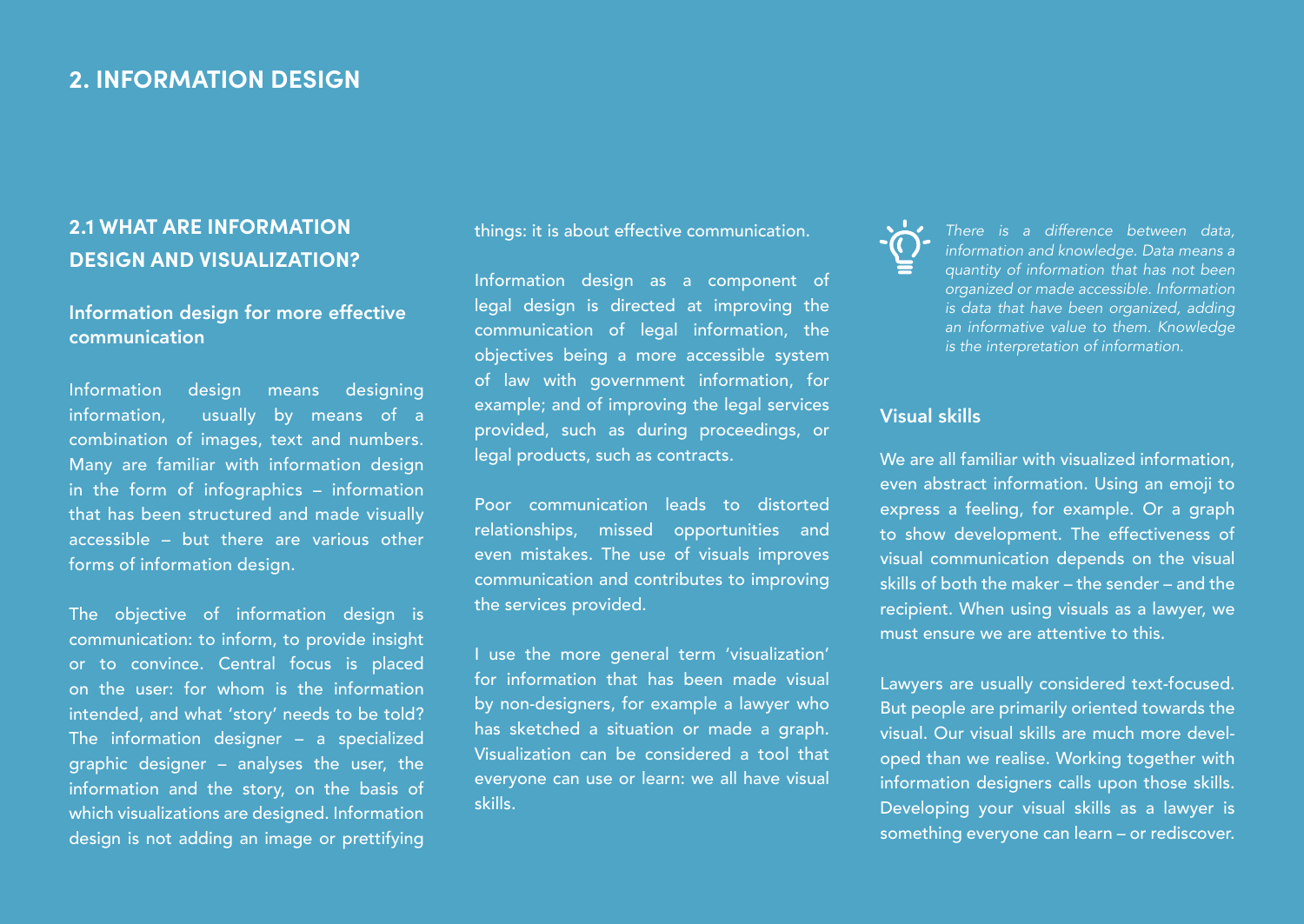#### Pay attention to visual literacy

#### Making or using visuals

- taking or using pictures, graphics, and drawings in communication
- use of diagrams and graphs (datavisualisations)
- **visual notes**

#### Receiving visuals

- **•** recognising and remembering images
- distinguish images
- **•** critically analysing images
- **•** recognising manipulation of images

#### Information overload and complexity

In obtaining legal services, people often encounter large quantities of complicated information. Telephone consultations, opinions, memos, procedural documents, contracts, legislation, directives: there is often an information overload, sometimes causing people to simply give up.

This is assuming that people even have access to justice. If the legal system and rules of law were more comprehensible, people would be able to answer many of their own legal questions. This would result in more self-sufficiency and equality: law would be democratized. This would also reduce the monopoly held by lawyers and attorneys.

The commercial sector also needs more effective communication. Companies often struggle to properly communicate the legal advice they have obtained within their own organization. Legal

counsels need to answer questions regarding the law in a manner that is easy to comprehend, despite the answers being based on complex legal considerations. They work with various parts of the business on a day-to-day basis, and need to be able to apply their knowledge of the law flexibly, quickly and comprehensibly.

Visuals are often used to clarify problems, solutions, views, processes or systems. They make legal substance more accessible and comprehensible, and as such make the legal services more user-friendly.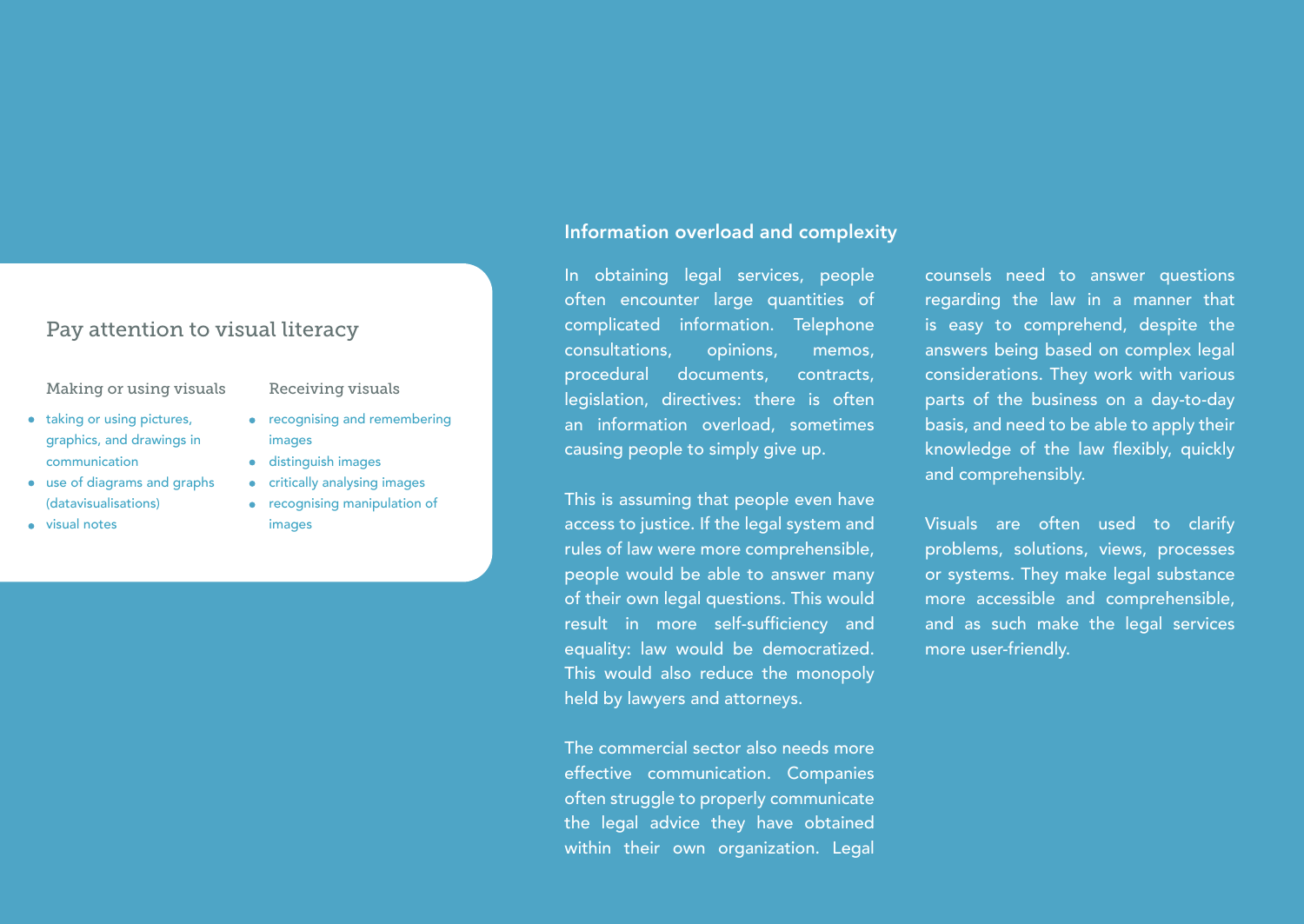#### **2.2 VISUAL = MORE COMPREHENSIBLE**

#### Why does visual communication work well?

We have three methods of communication: verbal communication, textual communication and visual communication. In the field of legal services, usually only verbal and textual communication are used. The potential of visual communication is not utilized. That's a shame, because visuals enhance the verbal and textual communication.

Situations in which this is already customary include court hearings, for example: the attorney presents their argument (verbally) and hands out their memorandum of oral arguments (written). If the relationships between the parties are also visualized, together with a timeline of the relevant events, the attorney has optimally utilized the three elements of effective communication.

Triangle of effective communication



#### The science behind visual perception

Humans process visuals much more quickly than text. From an evolutionary perspective, this is only logical. Neuroscientific research has shown that we process visual information 60,000 times faster than text, and that 90% of the information that we process is visual. We humans are visually oriented.

Being able to retain information is also easier when visuals are used. Research has shown that only 10% of verbal or textual information can still be recalled after three days. If a combination of text and visuals is used, no

less than 65% can be recalled. This is known as the picture superiority effect.

Images are processed differently than text. Text is inherently linear, as we read from left to right and from the top to the bottom – at least with Western languages. Our minds form an overview and context for information expressed in text. That is the result of our interpretation methods, and not so much of the manner in which the information is presented. The more complicated the information, the harder it is for the reader to maintain an overview and to understand the context. Reading instructions or clues in the text, such as titles, paragraph titles and bullet points, make navigation easier for the reader.

#### Textual vs. visual communication



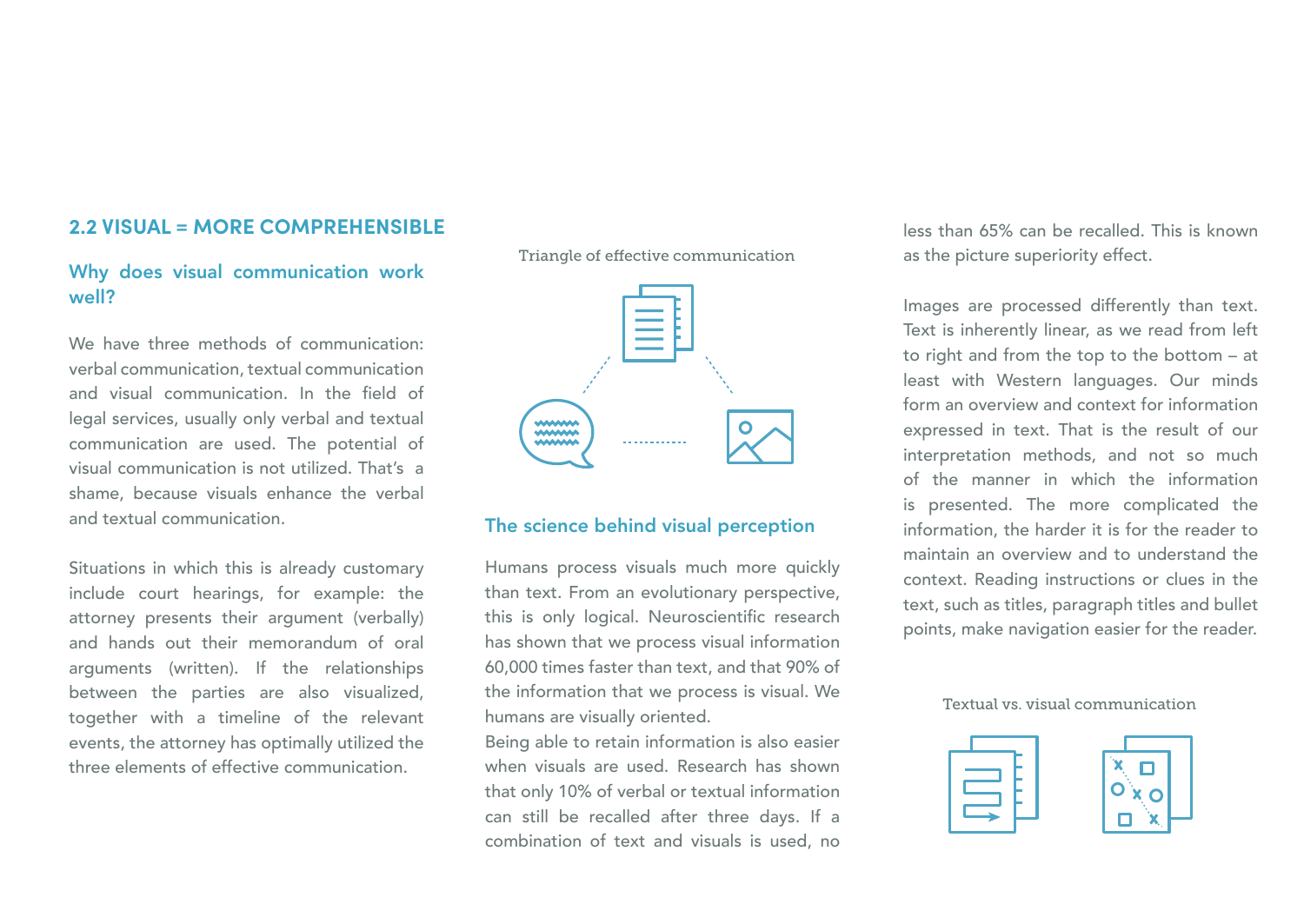#### Visuals in legal work

Today's world is visual. It is time for the legal world to make use of that fact. Using visuals in legal work, to supplement verbal and textual information, provides:

clarity and comprehension: the lay-out and use of text can be better attuned to the user's needs and level of understanding

engagement: users feel more involved because they understand the communication better and feel closer to it

conviction: because the information is more accessible and easier to understand, it becomes much more convincing

accessibility: access to justice is improved when people have a better understanding of their own rights and obligations as well as interaction with the legal system

structure: visual materials improve one's overview, giving better insight into the structure of the information, a process or the steps to be taken

fewer mistakes: you must understand and comprehend something before you can visualize it. If the lawyer lacks that understanding and comprehension, visualization will reveal it.

time savings: lawyers themselves will obtain better insight into the case or issue faster, and will therefore be able to spend less time on continually verifying facts, on reading up and on explaining things to clients.

joy and satisfaction: lawyers whose work is made more user-friendly create closer relationships with their clients, resulting in more work joy and satisfaction. And once they themselves start using visuals – e.g. making visual notes or using icons/graphics – they often discover their own visual creative skills, which also improves job satisfaction.

## **VISUAL COMMUNICATION HELPS COMPREHENSION**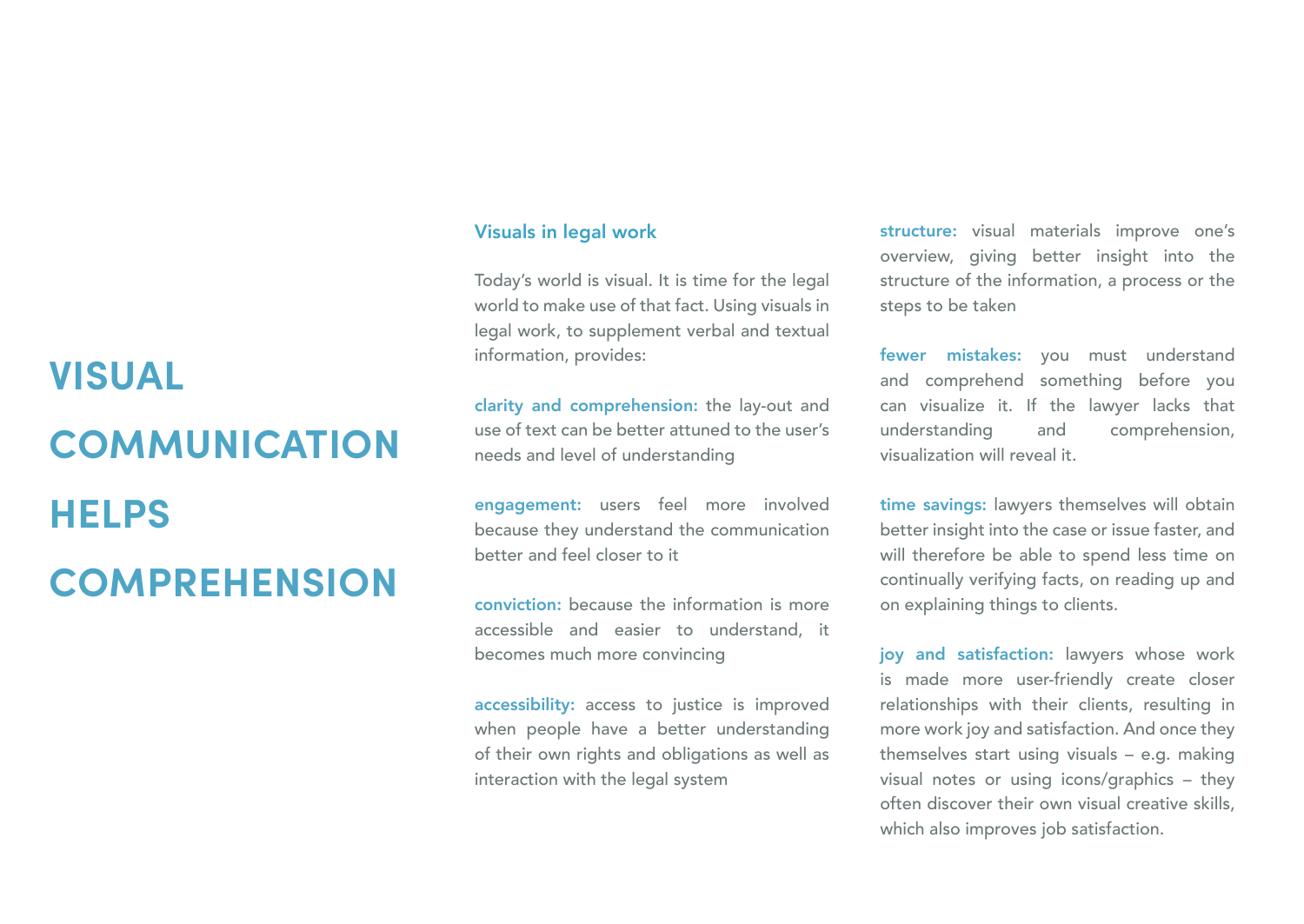### **2.3 APPLICATIONS FOR INFORMATION DESIGN AND VISUALIZATION IN LEGAL PRACTICE**



#### X A a b

B C

e f

Y Z



#### overviews/situation sketches

provide insight into a case or the legal relationships. This lends structure to the handling of a case and can be of help when advising a client.

#### mind mapping

is a tool for distinguishing between main and side issues, clarifying the bigger picture. May be either analogue or digital.

#### visual notes

provide structure during and after meetings. A small sketch or a few simple drawings help us to retain more information and to better understand interrelationships.

#### internal meetings

in which visuals/drawings are used are more interactive and the subject matter is better retained. This can also improve the working atmosphere.

#### **IN DAY-TO-DAY WORK: IN LEGAL PROCEEDINGS (court, arbitration, mediation):**







#### litigation map

provides an overview of the main and subordinate aspects of an argument. Just as the table of contents lends structure to procedural documents, a litigation map gives the argument more visual structure.

#### visuals during negotiations or mediation

can improve communication where words sometimes fail. Visualizing a situation can provide insight into the parties' perspectives, resulting in improved mutual understanding.

#### visuals during a hearing

can serve as evidence, for example, such as photos of an accident, or explain the case, as with a graphic illustration of an accident.

#### visuals in procedural documents

serve to support the arguments presented in text. Timelines, for example, situation overviews, technical drawings, organization charts or stages of a process. Graphs can also make data or figures easier to understand.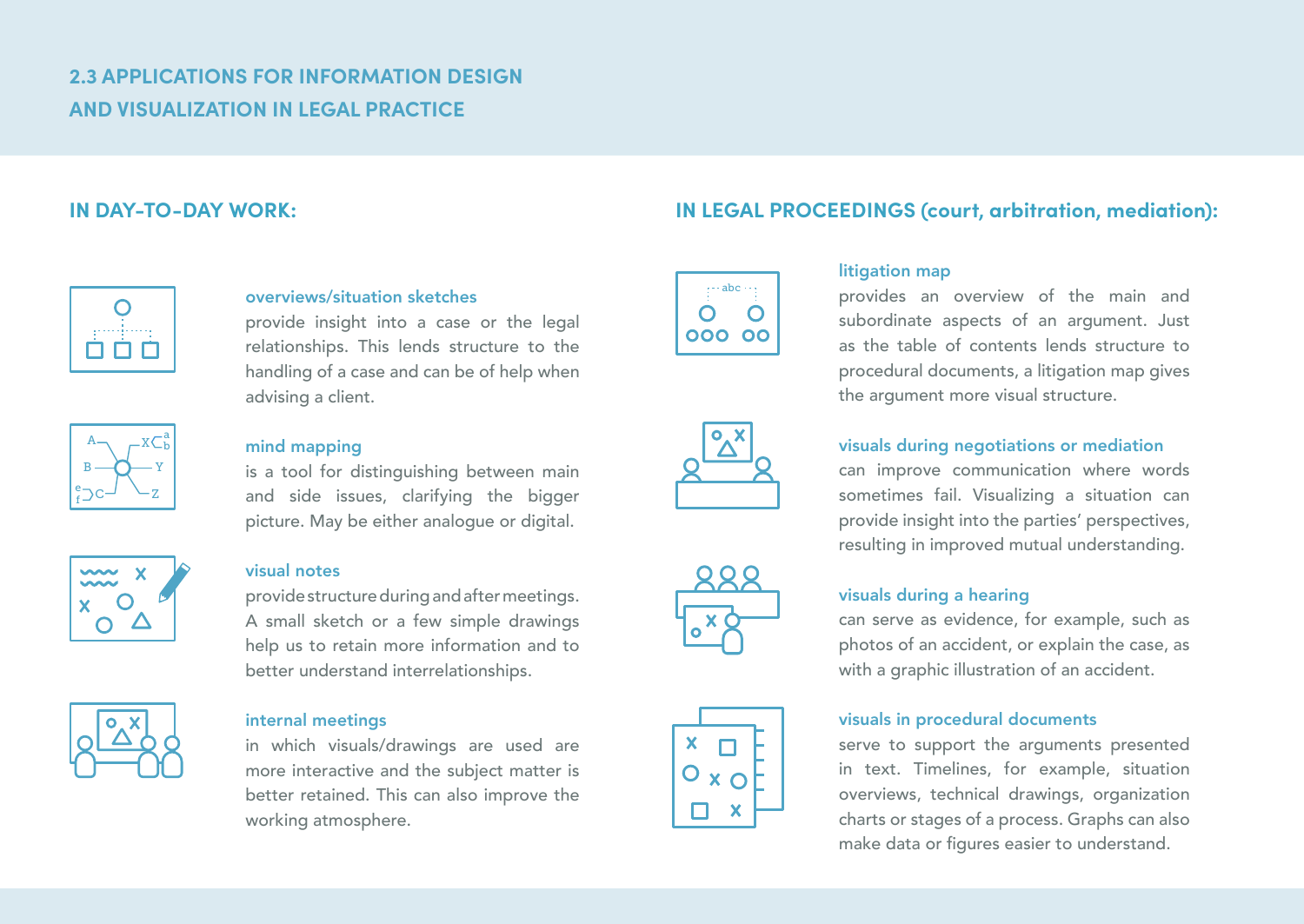#### **TO BETTER FACILITATE BUSINESS:**

#### visual contracts and terms & conditions





#### internal provision of information

by means of situation overviews or other infographics. This is more effective because business units are given better insight into the legal problems or opportunities at hand.

reflect the case and the relationships between the parties, thus providing improved insight and reducing miscommunication.

make it easier to understand what the key agreements and obligations of the parties are, ensuring that the contract is more in line with the arrangements agreed and the intentions and understanding of the parties. Many variations are possible, from the sole use of icons to contracts as a poster-sized roadmap. A visual contract clarifies the hierarchy of the substance by means of visual hierarchy. It requires a thorough re-thinking of the structure, what a contract is for and whom it is for. Visualizing terms & conditions make them easier to digest, so they are actually read (and wilfully



#### presentations

agreed upon).

situation overviews

about how to approach a problem or to provide a status update become clearer. This improves the relationship with and the involvement of the client.



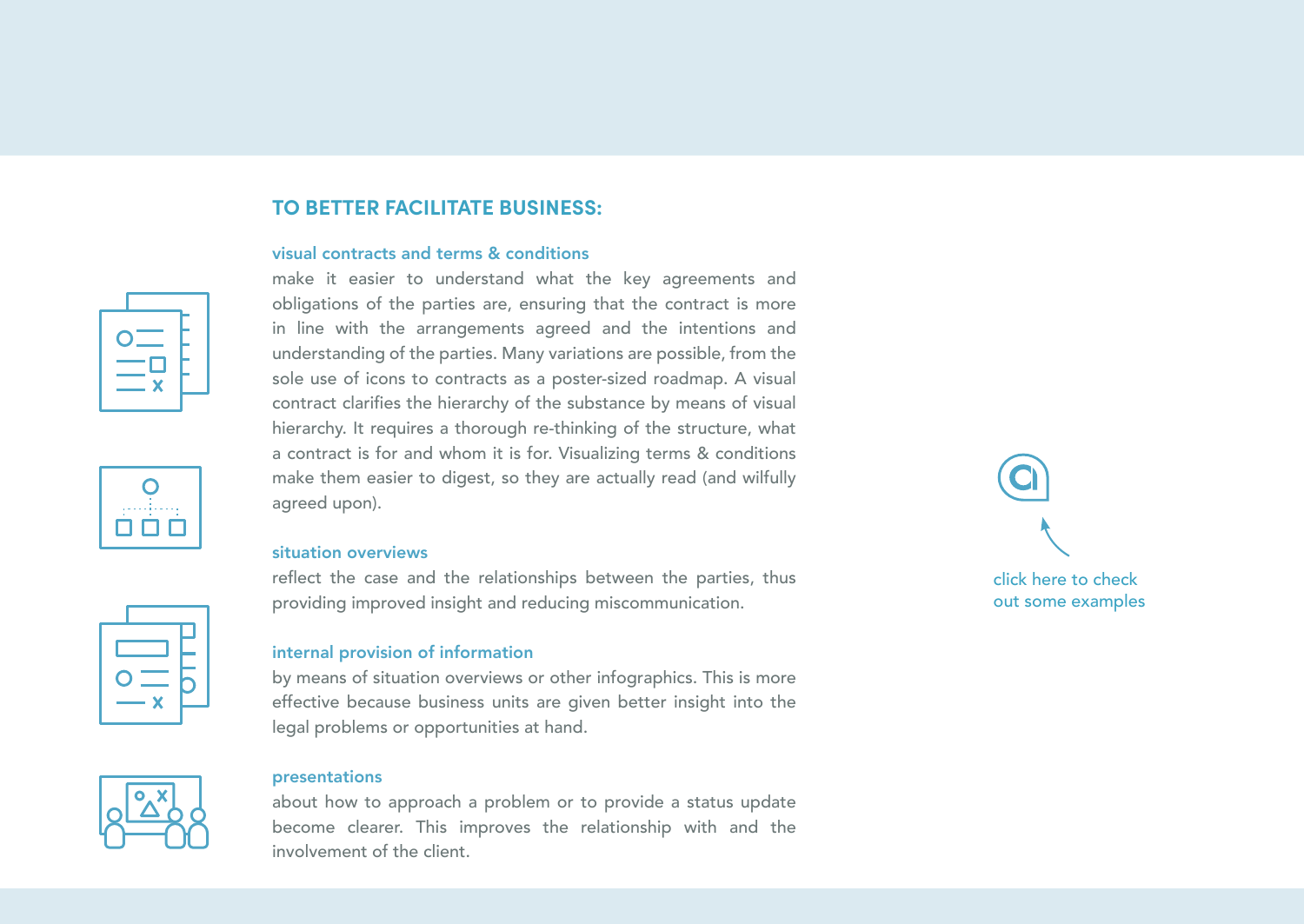#### **MARKETING, PRESENTATIONS AND EDUCATION**

Information design is also suitable for realising commercial objectives:

websites: a provider of legal service, either in-house or external, can use a coherent visual style as branding. Completed projects or new services can also be shown on the website in the form of infographics.

terms and conditions: visualized general terms and conditions are shorter, more understandable and more modern. This not only improves usability, it also makes the T&C's a 'branded' step in the user journey.

social media: risk management tips, case law or new regulations explained in infographics, the steps of a plan: social media are the perfect tool for short visual messages.

pitches: using visuals together with text can make a pitch more concise and convincing.

newsletters: it is important for commercial legal service providers to share know-how and identify developments. Devoting additional attention to visual communication creates more involvement.

And last but not least: information design offers advantages during meetings that center on the transfer of information:

presentations during courses and conferences: more – and better! – visuals and less text ensure that presentations are more engaging.

legal training and education: visuals and text combined help to provide insight into complex legal matters, helping students to retain the information better.

## **AA**

Visualized terms and conditions are shorter, more understandable and more modern. They become a 'branded' step in the user journey.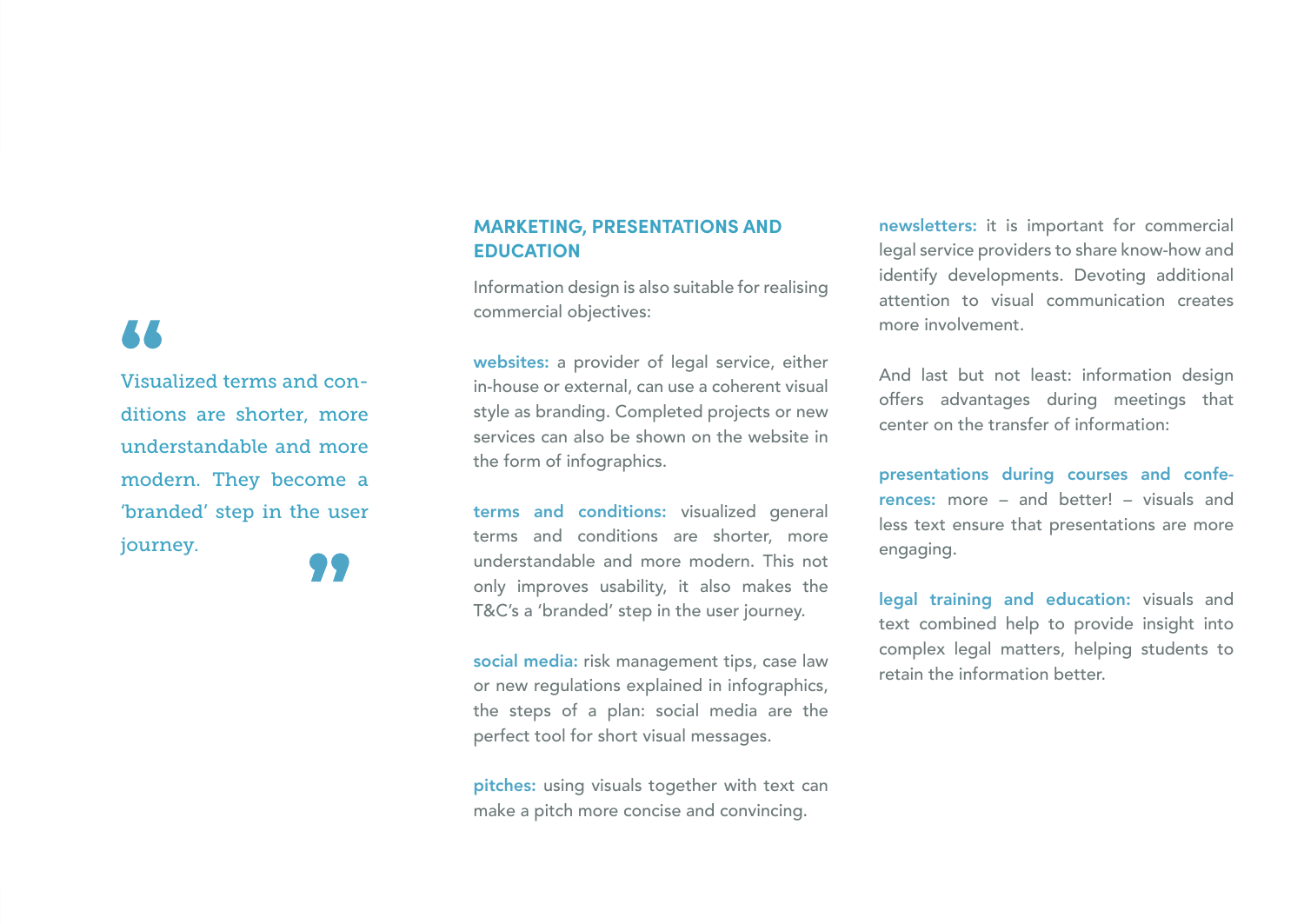#### **2.4 RISKS AND PITFALLS**

A pitfall of using information design and visualization is using visuals wrongly or manipulating information. Lawyers must use textual communication with integrity, and obviously this also applies to visual communication. This makes it important to be critical when using visuals: which information is to be communicated and how that information could be interpreted.

Another point of attention is oversimplification or generalization. Legal information is often based on definitions and descriptions, also on the basis of precedent. Icons, graphics and diagrams do not fit in with this tradition, and could cause confusion.

This means that visuals should not be a goal in themselves: they should only be used if they actually improve communication.

Not everyone will be able to afford engaging an information designer. This gives the party in a dispute that can afford the costs an advantage over the other party. This could impact the equality of the parties.

### **2.5 WHERE TO START WITH INFORMATION DESIGN?**

#### Working visually for lawyers and collaboration with designers

Lawyers could start working more visually by, for instance, incorporating visual notes into meetings. A wide range of workshops that deal with visual notes are available to help you get started. Making graphs in Excel or mind mapping are also skills that lawyers can easily master. And they could use icons in their opinions or other communications, for example.

Visualizations that you cannot or do not want to make as a lawyer can be designed by an information designer. These designers have the expertise and skills to correctly translate

information into visuals and are experienced in visual communication. These days there is a high demand from legal service providers for information designers, meaning that in time, more designers will specialize in this specific market. There are also design studios that offer a hybrid of design services aimed at the legal domain.